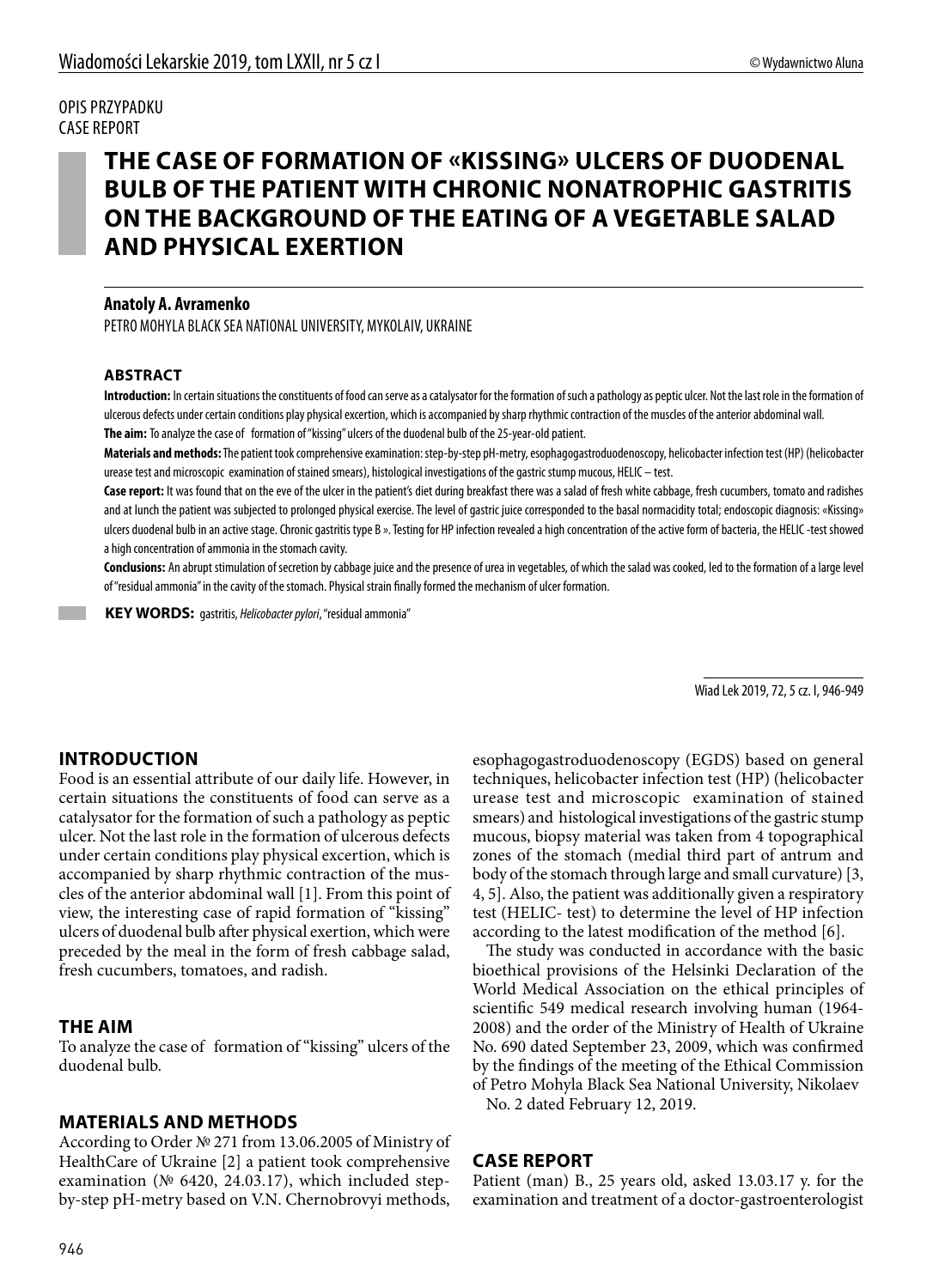| Antrum                               |             |                                      |             | <b>Fundus of stomach</b>                                     |                |                                                              |             |
|--------------------------------------|-------------|--------------------------------------|-------------|--------------------------------------------------------------|----------------|--------------------------------------------------------------|-------------|
| Large curvature                      |             | <b>Small curvature</b>               |             | Large curvature                                              |                | <b>Small curvature</b>                                       |             |
| analysis<br>Microscopic              | Urease test | analysis<br>Microscopic              | Urease test | analysis<br>Microscopic                                      | test<br>Urease | analysis<br>Microscopic                                      | Urease test |
| $(+ + +)$<br>Active form,<br>mitosis | 15<br>min   | $(+ + +)$<br>Active form,<br>mitosis | 15<br>min   | $(+)$<br>Active<br>form, mitosis;<br>$(+ + +)$<br>Cocci form | 1 h 20<br>min  | $(+)$<br>Active form,<br>mitosis;<br>$(+ + +)$<br>Cocci form | 2 h         |

**Table I.** Test results of gastric mucosa on HP infection for topographical zones

of the clinical department of basic research laboratory on chronic *Helicobacter Pylori* infection of the Petro Mohyla Black Sea National University about periodic dull and acute pain in epigastria, feeling of heaviness after eating, heartburn after taking sour food. In history, it was found that the first manifestations (epigastric pain) appeared when he was 21 years old against the background of stress. In further aggravations became regular every year and were seasonal (spring/autumn). The current aggravation have appeared in a day after taking the meal for breakfast (fresh cabbage salad, fresh cucumbers, tomatoes, and radish), which was followed by prolonged physical exertion as lifting weights during the lunch time.

The following results were obtained when carrying out investigations:

рН - metry (by V.N. Chernobrovyi method) Surname. First Name. Patronimic.: B., 25 years Height: 180 cm; introduced 25 cm<br>1 2 79 1 68 11 1 99 1 70  $11.199170$ 

| 1.2.77.100    | 11.<br>1.77 1.70 |
|---------------|------------------|
| 2. 2.80 1.63  | 12. 1.99 1.73    |
| 3. 2.81 1.64  | 13. 1.93 1.72    |
| 4.2.84 1.78   | 14. 1.95 1.83    |
| 5. 2.85 1.70  | 15. 1.95 1.80    |
| 6. 2.59 1.71  | 16. 1.96 1.84    |
| 7. 2.49 1.70  | 17.1.80 1.85     |
| 8. 2.40 1.68  | 18. 1.81 1.80    |
| 9. 2.41 1.69  | 19. 1.91 1.83    |
| 10.2.40 1.69  | 20. 1.92 1.82    |
| 5.            |                  |
| $4. -$        |                  |
| 3.10          | 20               |
| 2. 10         |                  |
| $1. -$        |                  |
| $0. -$        |                  |
| Total:<br>-20 | 20               |
|               |                  |

**Diagnosis:** Basal normacidity total. 24.09.16 у.

The following diagnosis was made when carrying out esophagogastroduodenoscopy: «Kissing» ulcers duodenal bulb in an active stage. Chronic gastritis type B ».When

testing the gastric mucosa on HP infection for topographical zones were obtained the following results (table I).

While conducting examination of histological research the results have been obtained which confirms the presence of chronic active gastritis in all parts of the patient's stomach. When conducting the HELIK - test no. 7, 25.03.2017 year, the following results were obtained:

- a) basic level: 0.5 mm;
- b) load level: 6 mm;
- с) growth rate: 5.5 mm;

d) conclusion about HP infection-infection (normgrowth up to 3 mm): positive (before treatment).

#### **DISCUSSION**

This case can be explained from the position of the new theory of ulcer forming - theory "caustic alkali spit" [1]. Juice of cabbage that exudes while cutting this vegetable, has a distinct stimulating effect on the secretion of the stomach, which leads to increased levels of acidity in the stomach, so it is contradicted for people with gastritis with hyperacidity [7]. Nitrogenous fertilizers may exist in fresh cucumbers, tomatoes and radish, in particular, urea, used to accelerate growth and maturation of vegetables [8, 9].

*Pylori* infection, singling out the enzyme urea, converts urea into ammonia, which while combining with water forms ammonium hydroxide - caustic alkali, necessary bacteria to neutralization of excess hydrochloric acid around it [1, 10, 11, 12, 13, 14, 15]. However, some ammonia ("residual" ammonia (RA) does not participate in the process of neutralization of the hydrochloric acid, and fills the stomach. With physical rhythmic stress, according to a new theory, effect of "bellows sound" occurs, when RA concentrates in a tight place – in the pillory channel and bulb of the duodenum, where the humidity is 98%. This leads to local formation on duodenal mucosa ammonium hydroxide at high concentration, causing damages to the mucous membrane, known as peptic ulcer [1]. Graphically, this process can be represented as follows (Figure 1).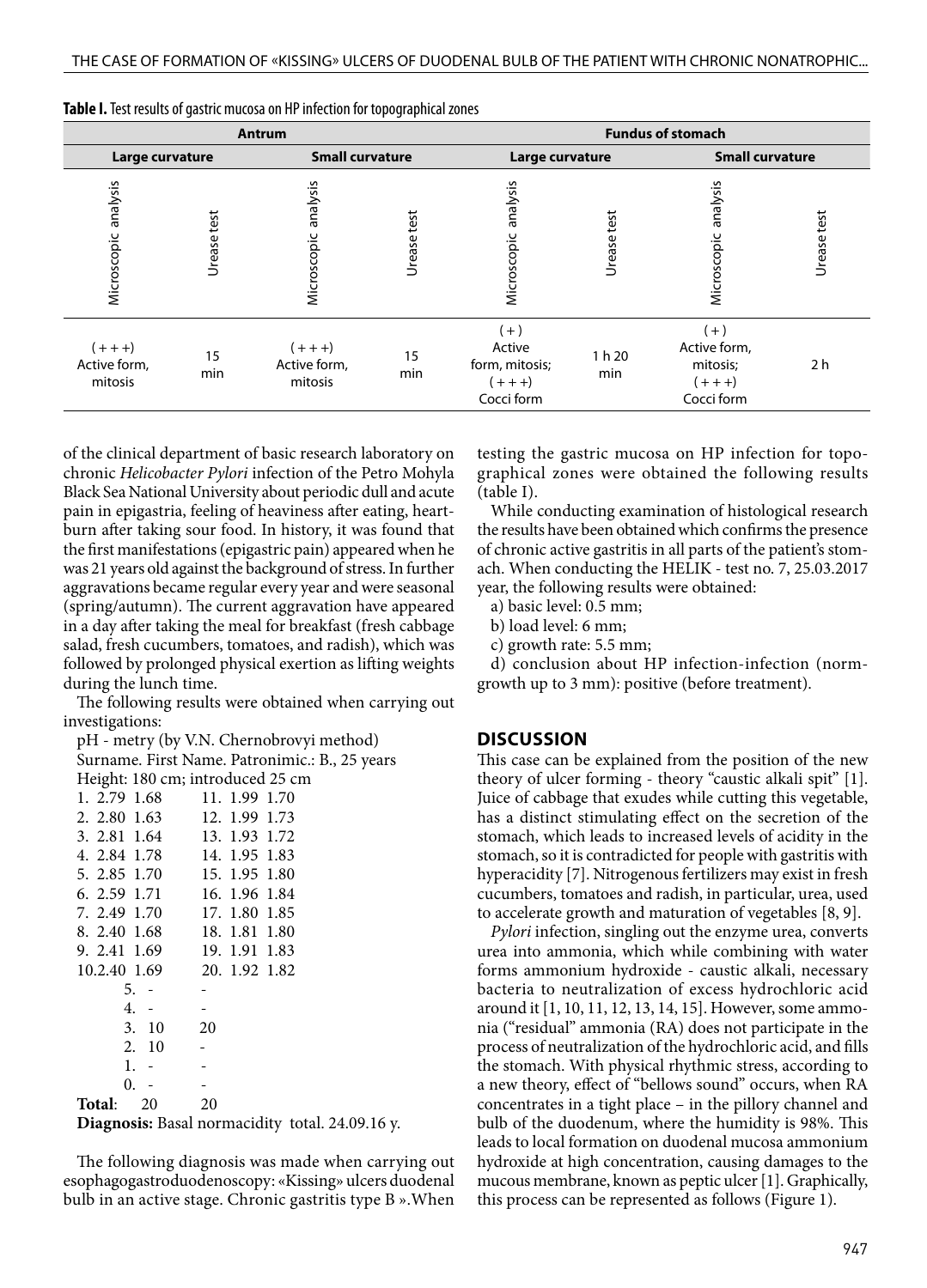

**Figure 1.** The mechanism of formation of ulcerative lesions of the duodenal bulb in patients with chronic helicobacteriosis: а) flow direction "residual" ammonia in the gastric cavity;

б) the pyloric sphincter in half-bent state;

в) the place of the maximum concentration of "residual" ammonia (pyloric canal) in the form of sustainable dense flow;

г) the place of ulcerative lesions of the duodenal bulb tissues (any bulb department duodenal ulcer).

### **CONCLUSIONS**

- 1. An abrupt stimulation of secretion by cabbage juice and the presence of urea in vegetables, of which the salad was cooked, led to the formation of a large level of "residual ammonia" in the cavity of the stomach.
- 2. Physical strain finally formed the mechanism of ulcer formation.

#### **REFERENCES**

- 1. Avramenko AA, Gozhenko AI, Goydyk VS, eds. Yаzvennaya bolezn (ocherki klinicheskoy patofiziologii) [Peptic ulcer disease (essays on clinical pathophysiology)]. Odessa : OOO «RA «ART-V», 2008. 304 s. (Ru).
- 2. Nakaz MOZ Ukraїni vіd 13.06.2005 № 271 «Pro zatverdzhennja protokolіv nadannja medichnoї dopomogi za specіal'nіstju «Gastroenterologіja» [On Approval of Protocols for the Provision of Medical Aid in the Specialty «Gastroenterology»].(UA).
- 3. Avramenko AA. Dostovernost stul-testa pri testirovanii bolnykh khronicheskim khelikobakteriozom pri nalichii aktivnykh i neaktivnykh form khelikobakternoy infektsii na slizistoy obolochke zheludka [Reliability of stool test when testing patients with chronic Helicobacter pylori in the presence of active and inactive forms of Helicobacter pylori infection on the gastric mucosa]. Suchasna gastroyenterologíya. 2014; 3 (77): 22–6. (Ru).
- 4. Patent 93273 Ukraine, MPK G01N 33/48 (2006.01) Sposíb testuvannya gelíkobakternoyi ínfektsii u khvorikh na khronichniy gelikobakterioz [Method of testing helicobacteric infection in patients with chronic helicobacteriosis] / AO Avramenko. № u201403956; zayavl. 14.04.2014; opubl. 25.09.2014;18:3. (UA).
- 5. Kímakovich VY, Nikishaev VI, eds. Yendoskopiya travnogo kanalu. Norma, patologiya, suchasni klasifikatsiyi [Endoscopy of the digestive canal. Norm, pathology, modern classifications]. Lviv: Vidavnitstvo Meditsina Svítu, 2008. 208 s., il. 4. (UA).
- 6. Patent № 128945 Ukraine, MPK GO1N 33/497(2006.01), A61B 5/091(2006.01) Sposib testuvannya gelikobakternoyi infekciyi u hvorih na hronichnij gelikobakterioz za dopomogoyu HELIK-testu [A method for testing helicobacter infection in patients with chronic helicobacteriosis using the HELIC -test]/ AO Avramenko, OA Avramenko. – u 2018 05050; Zayavl. 07.05.2018; Opubl. 10.10.2018; 19:3.
- 7. Sok belokochannoj kapusty [White Cabbage Juice] [Elektronnyj resurs] // Rezhim dostupa: https://nourriture.ru/stati-po-produktam/1410761/. https://nourriture.ru/stati-po-produktam/1410761/ (Ru)
- 8. Malahova LP, eds. Produkty bez tajn! Zashiti svoj stol ot ulovok pishevoj industrii [Products without secrets! Protect your table from the tricks of the food industry]. M. : Eksmo, 2012. 271 s.:il. (Ru).
- 9. Primenenie i harakteristika mocheviny kak udobreniya [Application and characterization of urea as a fertilizer] [Elektronnyj resurs]// Rezhim dostupa: http://goodgrunt.ru/nazvaniya/mochevina-udobrenie.html (Ru).
- 10. Nazarov VE. Prichiny bezuspeshnosti eradikacionnoj terapii, ne svyazannye s antibiotikorezistentnostyu Helicobacter pylori, i puti ih preodoleniya [Causes of failure of eradication therapy, not associated with Helicobacter pylori antibiotic resistance, and ways to overcome them]. Rossijskij medicinskij zhurnal. 2018,3:4-12. (Ru).
- 11. Nikiforova YaV, Tolstova TN, Cherelyuk NI. Osnovnye polozheniya Soglasitelnoj konferencii po diagnostike i lecheniyu Helicobacter pylori - Maastriht V (2015) [The main provisions of the consensus conference on diagnosis and treatment Helicobacter pylori - Maastricht V (2015)]. Suchasna gastroenterologiya. 2016; 6(92): 119 – 133. (Ru).